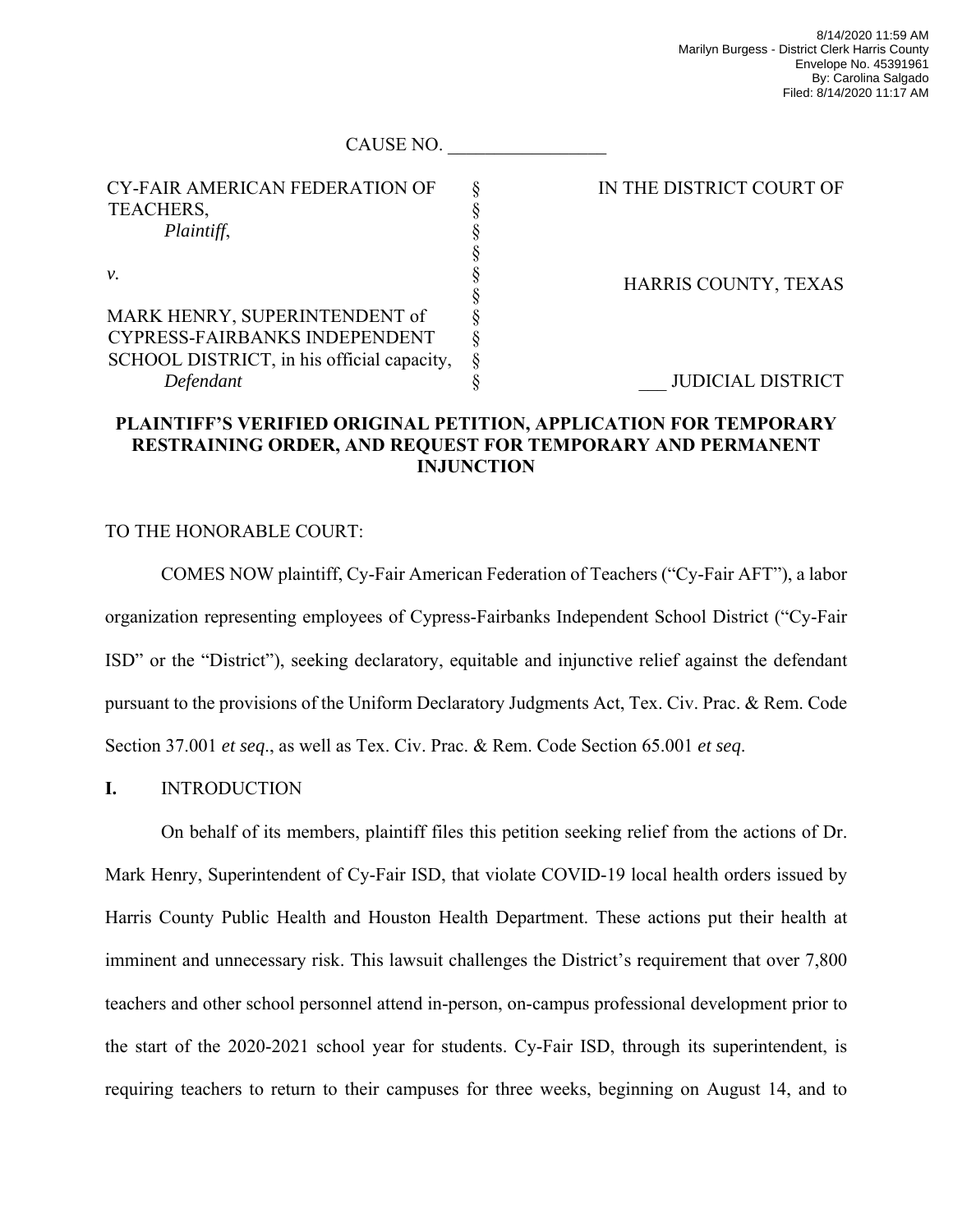congregate together in groups for various activities, such as group instruction, team "breakout" sessions, assembling in common areas to collect materials, picking up breakfast at the campus cafeterias, and even a "scavenger hunt." All of these activities are in direct violation of a lawful order by the local health authorities. Additionally, Cy-Fair ISD's in-person professional development violates the Harris County COVID-19 Threat Level System requirements for "Red Level 1," including staying home except for essential activities, avoiding and canceling all gatherings of any size and avoiding all non-essential business and personal travel. Unless enjoined, Cy-Fair ISD's inperson professional development will cause immediate and irreparable harm to Cy-Fair AFT's members by exposing them and, by extension, their family and loved ones, to risk of COVID-19 transmission and illness. Plaintiff seeks to have the Court enjoin this requirement and order the District to allow teachers and staff to engage in their professional development remotely.

#### **II. DISCOVERY PLAN**

1. Plaintiff intends for this suit to be conducted under Discovery Level 2, pursuant to TEX. R. CIV. P. 190.3.

#### **III. VENUE AND JURISDICTION**

2. The subject matter in controversy is within the jurisdiction of the district court.

3. Venue is proper in Harris County, Texas under Tex. Civ. Prac. & Rem. Code Section 15.002(a)(1), in that Cy-Fair AFT members work on campuses within Harris County, the majority of Cy-Fair ISD campuses are within Harris County, Cy-Fair AFT's office is located within Harris County, and all or a substantial part of the events or omissions giving rise to plaintiff's claims occurred in Harris County.

*Original Petition, Application for Temporary Injunction & Restraining Order Page 2 Page 2 Page 2 Page 2 Page 2 Page 2 Page 2 Page 2 Page 2 Page 2 Page 2 Page 2 Page 2 Page 2 Page 2 Page 2 Page 2 Page 2 Page 2 Page 2 Page 2* 4. The amount in controversy exceeds the minimum jurisdictional limits of this Court. Pursuant to Rule 47 of the Texas Rules of Civil Procedure, plaintiff in good faith plead that at this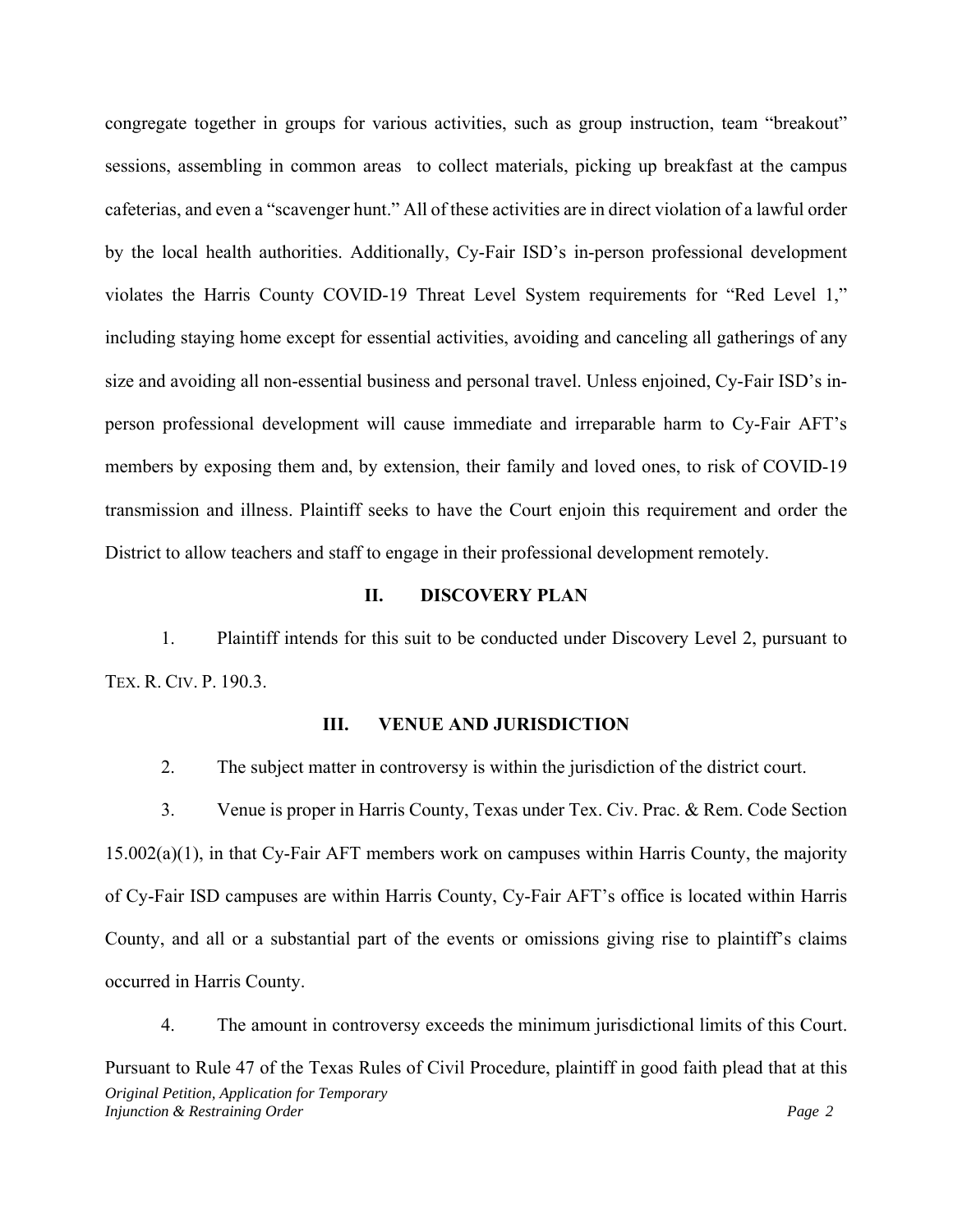juncture, it seeks non-monetary relief and attorney's fees and costs less than \$100,000.

## **IV. PARTIES**

5. Plaintiff Cy-Fair AFT is a labor organization that represents approximately 1,700 employees in matters related to their wages, hours, and terms and conditions of employment. Its members are teachers, paraprofessionals, nurses, librarians, custodians and other employees who work for the District. It brings the suit on behalf of its members. Cy-Fair AFT is affiliated with Texas AFT, a state-wide labor organization, and the American Federation of Teachers (AFT), a national labor organization. As required of labor organizations representing public employees in Texas, Cy-Fair AFT does not claim the right to strike. Cy-Fair AFT's address is 17461 A Village Green Dr. Houston, TX 77040-1004.

6. Defendant Mark Henry is the Superintendent of Cy-Fair ISD. By law, as superintendent, he is the "education leader and chief executive office of the school district." TEX. EDUC. CODE  $\S 11.201(a)$ . According to the Education Code, he bears administrative responsibility and leadership "for the planning, organization, operation, supervision, and evaluation of the education programs, services and facilities of the district." *Id.* at §11.201(d)(1). Dr. Henry is sued in his official capacity only. He may be served with process at Cy-Fair ISD, 10300 Jones Road, Houston, Texas 77065.

#### **V. ASSOCIATIONAL STANDING**

*Original Petition, Application for Temporary Injunction & Restraining Order Page 3 Page 3 Page 3 Page 3 Page 3* 7. Cy-Fair AFT has approximately 1,700 members employed by the school district, and is the largest labor union representing Cy-Fair ISD's teachers and other employees. Cy-Fair AFT is interested in enforcing and protecting the employment rights and benefits of its members, including the right to work and teach in a safe environment. Remaining infection-free and preventing their friends, families and loved ones from contracting and further spreading the virus in their homes and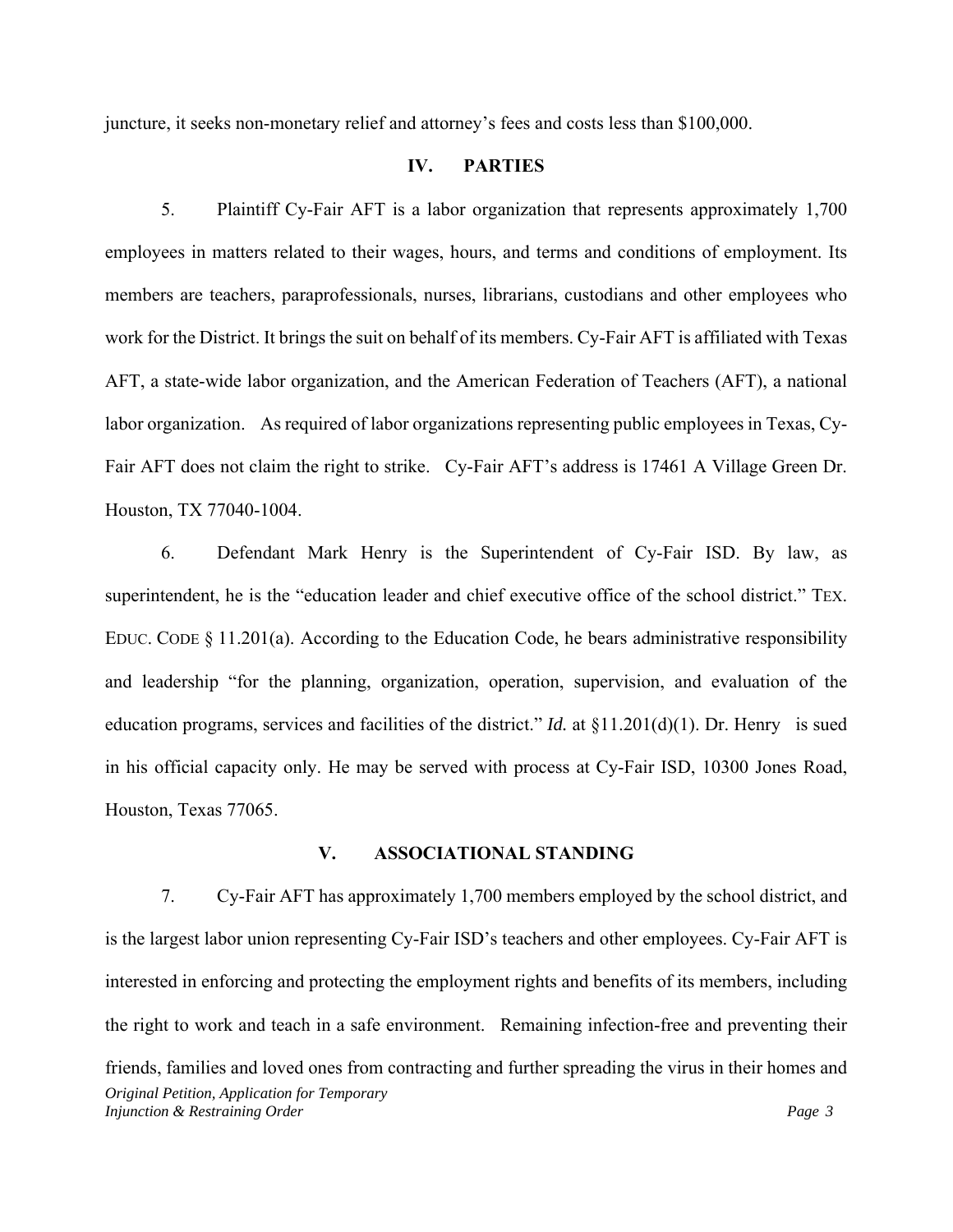communities is of vital interest to its members. Cy-Fair AFT's members are aggrieved by the actions of the defendant and the union brings this declaratory judgment action on their behalf.

8. Cy-Fair AFT has as one of its central purposes the protection of employment rights and benefits of its members. This declaratory action is germane to that purpose.

9. Cy-Fair AFT's members who are aggrieved by the actions of the defendant have standing to file this action on their own behalf.

10. Neither the claims asserted herein nor the relief requested requires the filing of individual petitions for declaratory judgment nor the participation of individual members as parties in this action.

#### **VI. FACTS**

#### **A. CY-FAIR ISD**

11. Cy-Fair ISD is a large school district within the boundaries of Harris County, the county in Texas that has been hit the hardest by COVID-19. It has over 90 campuses with over 117,000 students. It employs over 14,000 full-time equivalent ("FTE") staff, including over 7,800 teachers. It is the third-largest school district in the state. *See* Cypress Fairbanks Independent School District, 2018-2019 State of the District at  $5<sup>1</sup>$ 

#### **B. COVID-19**

12. COVID-19 is "a highly contagious virus that spreads through person-to-person contact and continues to ravage communities across the globe." *See* Harris County Judge, ORDER BY THE COUNTY JUDGE OF HARRIS COUNTY (Temporarily controlling the occupancy of a

<sup>&</sup>lt;sup>1</sup> Available at https://www.cfisd.net/download file/view/20962/1561 (last visited Aug. 13, 2020).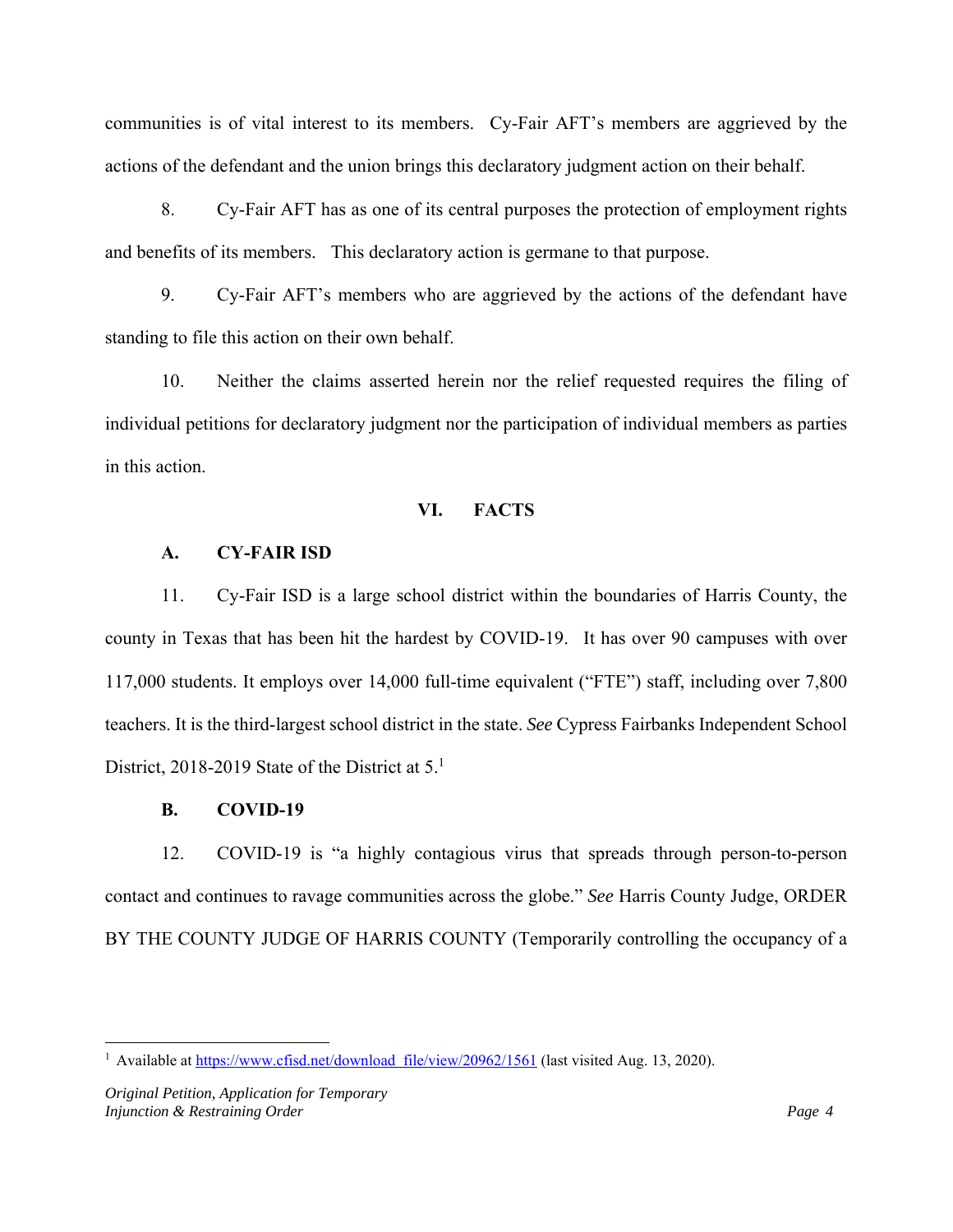premises) at 1 (July 30, 2020),<sup>2</sup> *hereinafter* "Occupancy of Premises Order." COVID-19 is a respiratory illness. According to the federal Centers for Disease Control and Prevention ("CDC"), the severity of the illness can range from mild/moderate (mild symptoms up to mild pneumonia) to severe in 14% of cases (including dyspnea, hypoxia, or more than 50% lung involvement on imaging) to critical in 5% of cases (respiratory failure, shock, or multiorgan system dysfunction). *See* CDC, Interim Clinical Guidance for Management of Patients with Confirmed Coronavirus Disease (COVID-19) (June 30, 2020).<sup>3</sup>

13. As of the date of this filing, there have been over 513,000 confirmed cases of COVID-19 in Texas, including over 88,000 in Harris County (the highest of any county in the state). Texas Health & Human Services Commission & Texas Department of State Health Services, COVID-19 in Texas (Dashboard).<sup>4</sup> As of the same date, there have been nearly 9,300 deaths in Texas and over 1,700 deaths in Harris County (twice as many as in the next-highest county in Texas). *Id.*

14. The virus is believed to spread mainly from person to person, including by close contact and through droplets from an infected person's coughs or sneezes. COVID 19 may be spread by people who are not showing any symptoms. *See* Texas Health & Human Services Commission & Texas Department of State Health Services, Coronavirus Disease 2019 (COVID-19). <sup>5</sup> Additionally, "[t]he virus may also be spread through surfaces," including "[b]y a person touching a surface or object that has virus on it and then touching their own mouth, nose, or possibly their

<sup>&</sup>lt;sup>2</sup> Available at https://agenda harriscountytx.gov/2020/20200730Order.pdf (last visited Aug. 13, 2020).

<sup>&</sup>lt;sup>3</sup> Available at https://www.cdc.gov/coronavirus/2019-ncov/hcp/clinical-guidance-management-patients html (last visited Aug. 13, 2020).

<sup>&</sup>lt;sup>4</sup> Available at https://dshs.texas.gov/coronavirus/cases.aspx (last visited Aug. 13, 2020).

<sup>&</sup>lt;sup>5</sup> Available at https://dshs.texas.gov/coronavirus/ (last visited Aug. 13, 2020).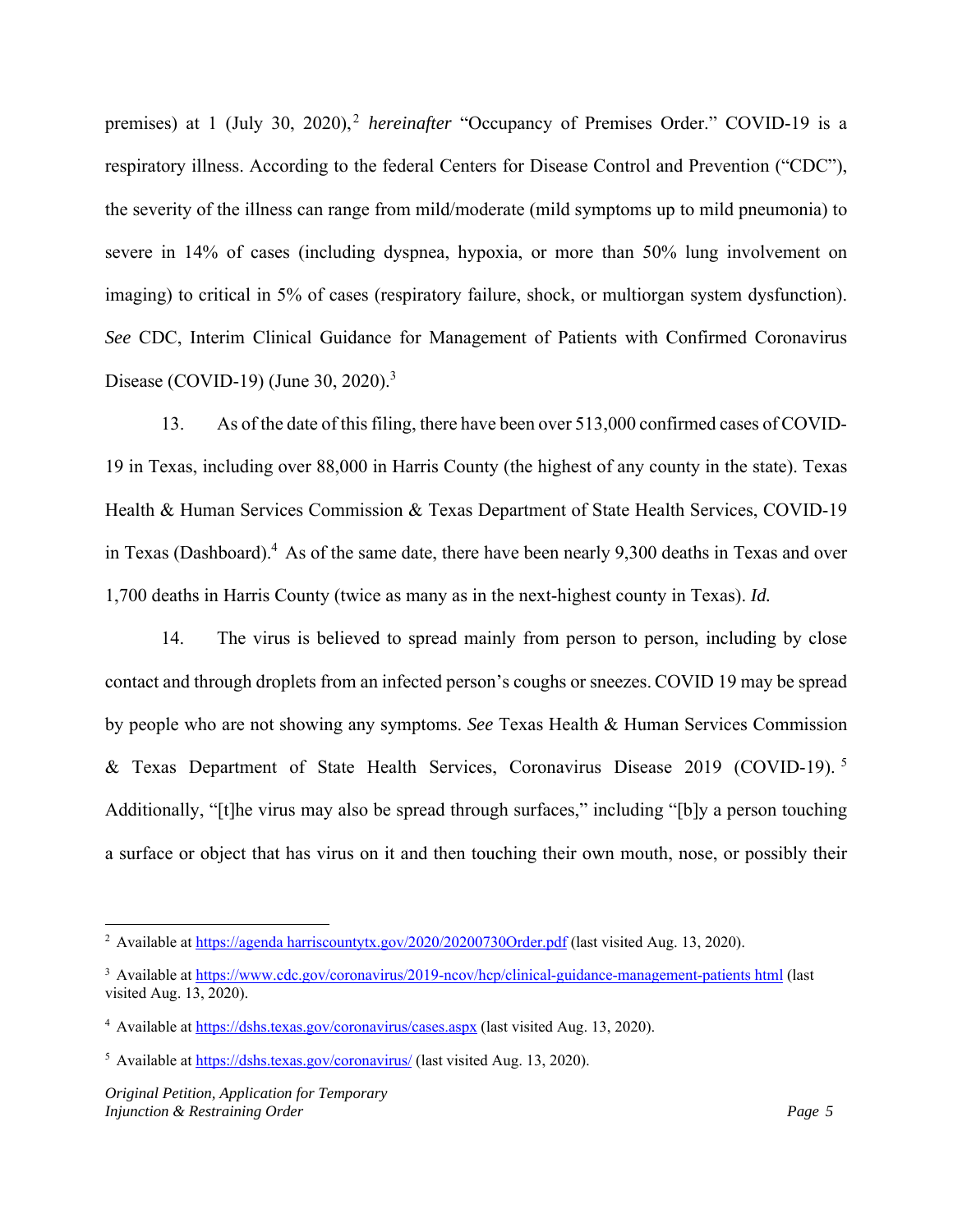eyes." *Id*. COVID-19 may also be spread through aerosols, in indoor spaces and because of inadequate ventilation. *See* Lidia Morawska & Donald K. Milton, *It is Time to Address Airborne Transmission of COVID-19*, CLINICAL INFECTIOUS DISEASES, (July 6, 2020).<sup>6</sup>

## **C. THE JOINT CONTROL ORDER**

15. Under Chapter 81 of the Texas Health and Safety Code, a "health authority" has the power to issue "communicable disease control measures." Dr. Umair A. Shah is the "health authority" for Harris County, and Dr. David Persse is the "health authority" for the City of Houston for purposes of Chapter 81 of the Texas Health and Safety Code.

16. Absent preemptive action by the Texas Department of State Health Services or by the governor under Chapter 418 of the Government Code, which has not occurred in this case, a health authority may impose disease control measures that the health authority considers necessary and most appropriate to arrest, control, and eradicate the threat to the public health. *See* TEX. HEALTH & SAFETY CODE  $\S$ § 81.084(k) and 81.085(c).

17. On July 24, Harris County Public Health, via Dr. Shah, jointly with the Houston Health Department, via Dr. Persse, issued a "Joint Control Order" regarding the safe reopening of schools in Houston and in Harris County. *See* Harris County Public Health & Houston Health Department, Joint Control Order of the Local Health Authorities for Harris County and the City of Houston Regarding Public and Non-Religious Private Schools (July 24, 2020),7 *hereinafter* "Joint Control Order." *See* Joint Control Order at 1-2, attached and incorporated herein as Ex. A.

<sup>&</sup>lt;sup>6</sup> Available at https://doi.org/10.1093/cid/ciaa939 (last visited Aug. 13, 2020).

<sup>7</sup> Available at https://publichealth.harriscountytx.gov/Portals/27/Documents/News/CJO-Order-Education-SeptReopening-20200724125347539.pdf (last visited Aug. 13, 2020).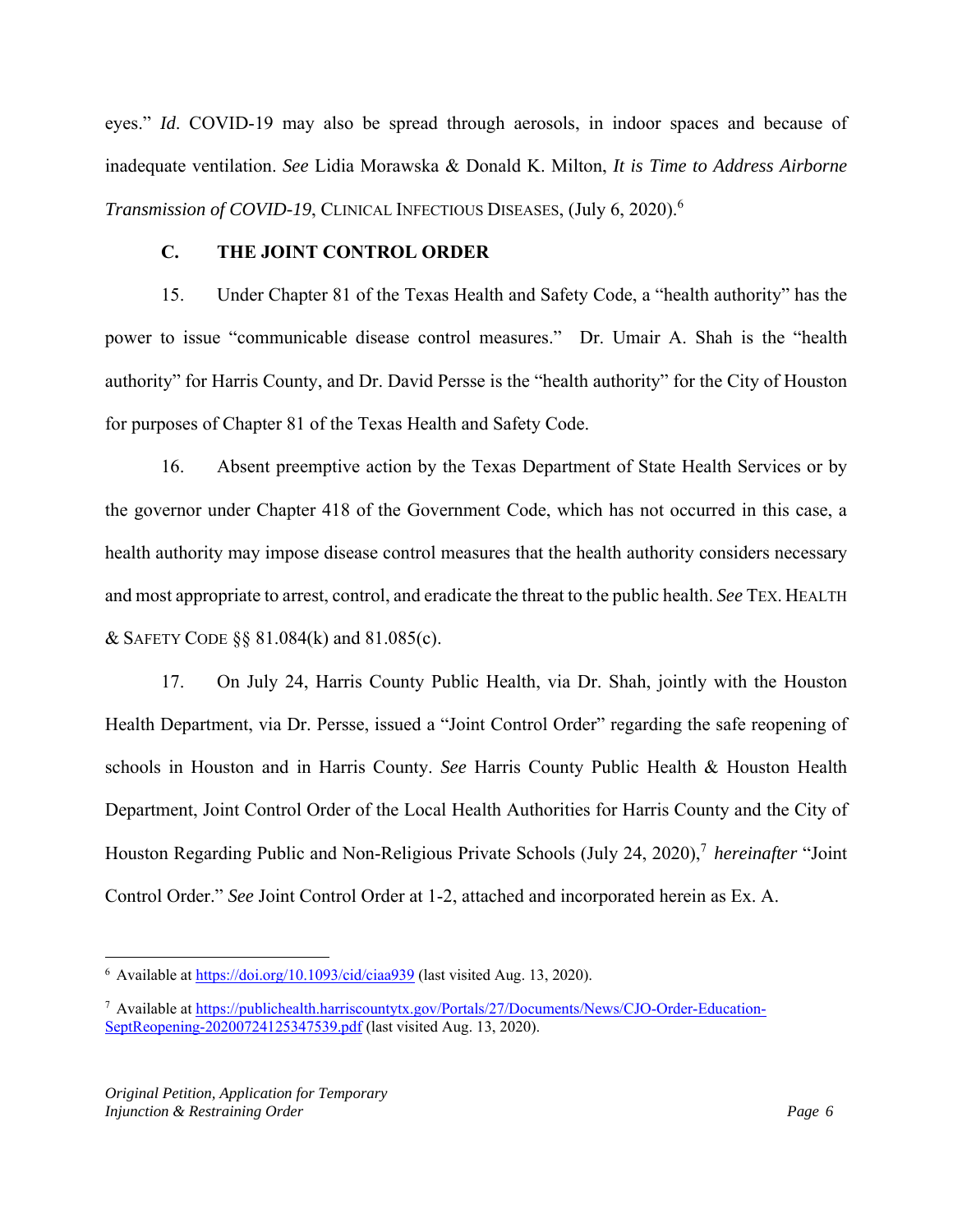Under the authority conferred to them under Chapter 81 of the Texas Health and Safety Code to implement "control measures," the local health authorities issued, in relevant part, the following orders to all public and non-religious private schools operating within their jurisdiction: :

- School Systems must not re-open schools for the 2020-2021 school year to students for on-campus, face-to-face instruction until after September 7, 2020.
- Virtual instruction is allowed consistent with individual district or school academic plans. Instructors may use classrooms for video streaming if they are alone in the classroom and building occupancy does not exceed 10%.
- All school sponsored events and activities, including but not limited to clubs, sports, extra-curricular activities, fairs, exhibitions, academic and/or athletic competitions, must not take place in-person, on or off campus, until school systems resume on-campus instruction.

*See* Ex. A.

# **D. STATE and LOCAL DISASTER DECLARATIONS and THREAT LEVEL SYSTEM**

18. State and local disaster declarations preceded the issuance of the Joint Control Order on July 24. In her Local Disaster Declaration, issued on March 11, the Harris County Judge stated that "[e]xtraordinary measures must be taken to contain COVID-19 and prevent its spread throughout Harris County, including the quarantine of individuals, groups of individuals, and property and, additionally, including compelling individuals, groups of individuals, or property to undergo additional health measures that prevent or control the spread of disease." *See* Harris County Judge, Declaration of Local Disaster for Public Health Emergency (Mar. 11, 2020),<sup>8</sup> *hereinafter* 

<sup>&</sup>lt;sup>8</sup> Available at https://agenda.harriscountytx.gov/2020/DisasterDeclaration.pdf (last visited Aug. 13, 2020).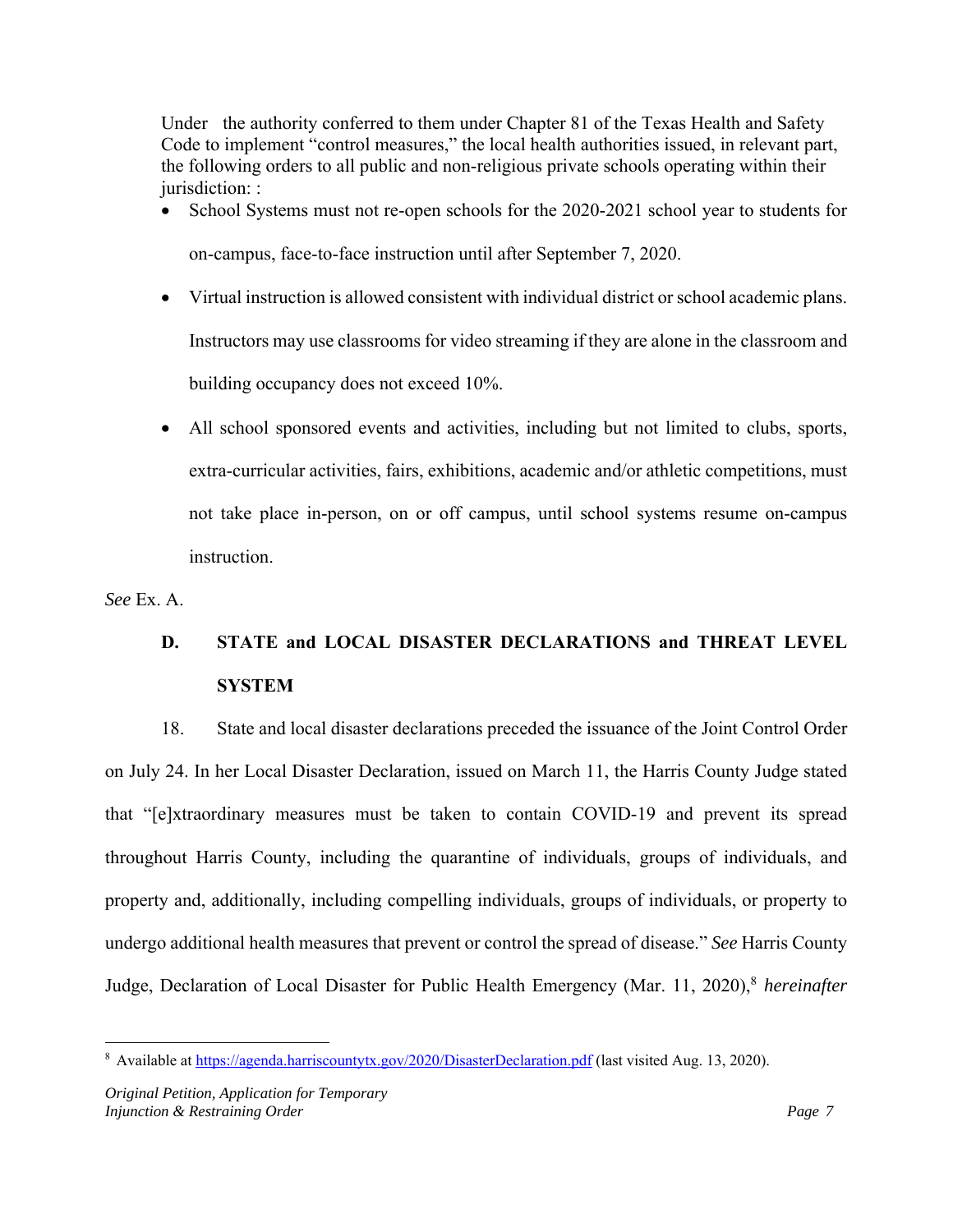"Local Disaster Declaration." On June 30, the Harris County Commissioners Court extended the Local Disaster Declaration to August 26. *See* Harris County, Order of Commissioners Court To Extend the Declaration of Local Disaster for Public Health Emergency (June 30, 2020).<sup>9</sup>

19. On March 13, Governor Greg Abbott issued a Declaration of State of Disaster, certifying under Section 418.014 of the Texas Government Code that COVID-19 poses an imminent threat of disaster for all counties in the State of Texas and to thus take additional steps to prepare for, respond to, and mitigate the spread of COVID-19 to protect the health and welfare of Texans. *See* Governor Greg Abbott, A proclamation certifying that COVID-19 poses an imminent threat of disaster in the state and declaring a state of disaster for all counties in Texas.<sup>10</sup> The governor's declaration is a declaration of a "public health disaster" for purposes of Chapter 81 of the Texas Health and Safety Code. *See* Texas Health & Safety Code § 81.003(7)(A). Since then, Governor Abbott has extended or renewed the disaster declaration multiple times, most recently on August 8. *See* Governor Greg Abbott, A proclamation renewing the declaration stating that the novel coronavirus (COVID-19) poses an imminent threat of disaster for all counties in Texas (Aug. 8.  $2020$ ).<sup>11</sup>

20. Additionally, on June 11, Harris County implemented a COVID-19 Threat Level System that provides color coded levels of risk based on the incidence of COVID-19 and its transmission level in Harris County and provides corresponding recommendations to the public. *See* 

<sup>&</sup>lt;sup>9</sup> Available at https://agenda harriscountytx.gov/2020/20200630DLDOrder.pdf (last visited Aug. 13, 2020).

<sup>&</sup>lt;sup>10</sup> Available at https://gov.texas.gov/uploads/files/press/DISASTER covid19 disaster proclamation IMAGE 03-13-2020.pdf (last visited Aug. 13, 2020).

<sup>&</sup>lt;sup>11</sup> Available at

https://gov.texas.gov/uploads/files/press/DISASTER renewing covid19 disaster proclamation IMAGE 08-08- 2020.pdf (last visited Aug. 13, 2020).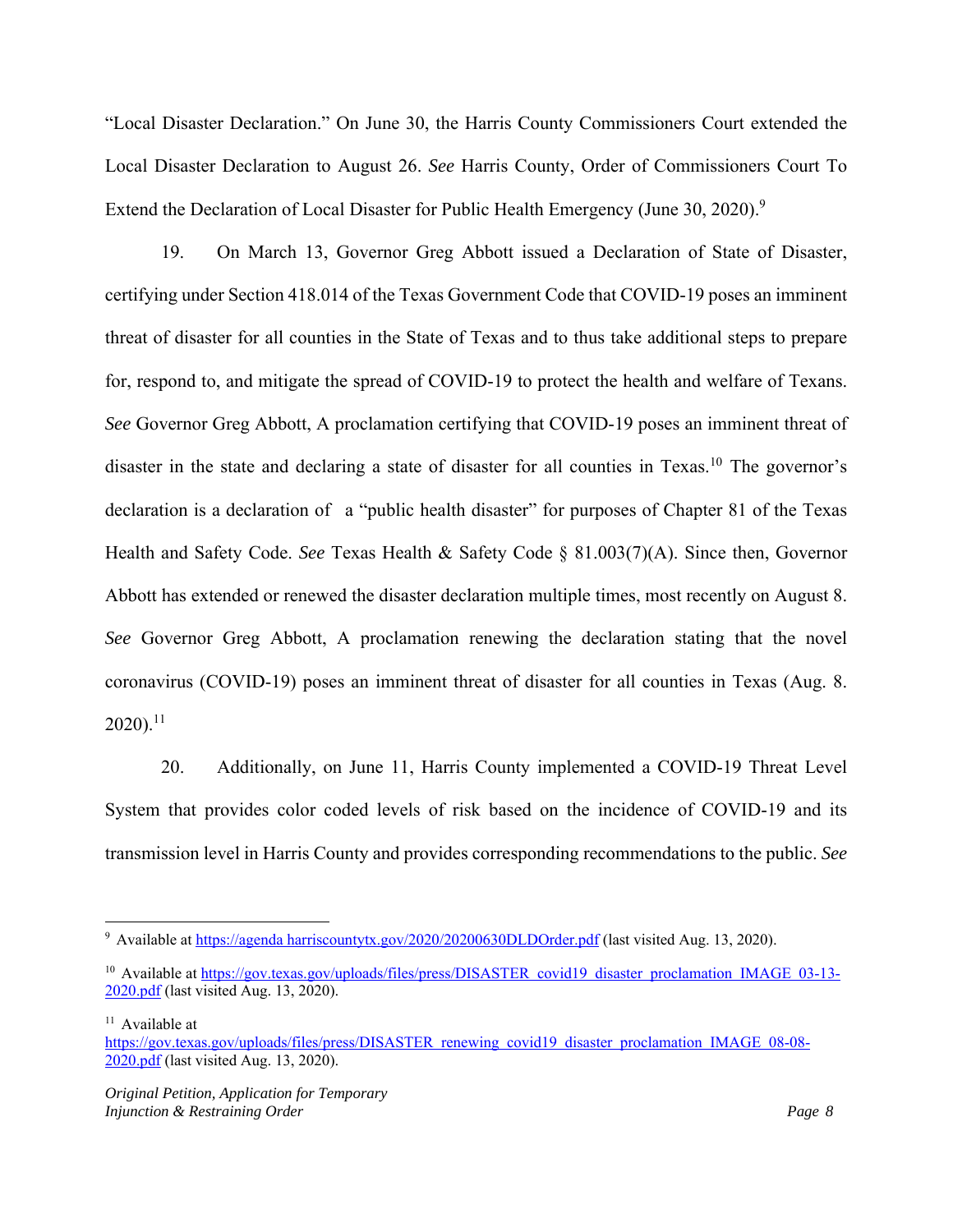Occupancy of Premises Order at 3. The system has four levels, numbered 1 through 4. Level 1—the most serious—is coded red and is labeled "Stay Home." *See* Harris County, Stay Safe.12 As of the date of this filing, the Harris County Threat Level System is at "Level 1." *See* Stay Safe. "Level one signifies a severe and uncontrolled level of COVID-19 in Harris County, meaning **outbreaks are present and worsening** and that testing and contact tracing capacity is strained or exceeded. At this level, residents take action to **minimize contacts with others wherever possible and avoid leaving home except for the most essential needs** like going to the grocery store for food and medicine." *See id*.

21. It is Harris County Public Health's and Harris County's formal position that schools should not be open for any in-person instruction or activities at COVID-19 Level Red. *See* Harris County, Ready Harris  $> A$  Roadmap to Reopen Schools.<sup>13</sup>

## **E. PROFESSIONAL DEVELOPMENT in CY-FAIR**

22. Despite the Joint Control Order and the Red Level 1 Threat restrictions, Cy-Fair ISD has ordered all teachers to return to campus on August 14 for a three-week long period of in-person professional development, rather than conducting the professional development remotely. During the in-person professional development dates, teachers will be required to interact, in close quarters, with other teachers, administrators and staff. Further, even assuming that it were acceptable to require teachers and other personnel to be physically present on their campuses, Cy-Fair ISD has not implemented adequate control measures to ensure that teachers are not congregated together for activities but work alone in their classrooms for remote instruction as stated in the Joint Control

<sup>&</sup>lt;sup>12</sup> Available at https://www.readyharris.org/Stay-Safe (last visited Aug. 13, 2020).

<sup>&</sup>lt;sup>13</sup> Available at https://www.readyharris.org/a-roadmap-to-reopen-schools (last visited Aug. 13, 2020).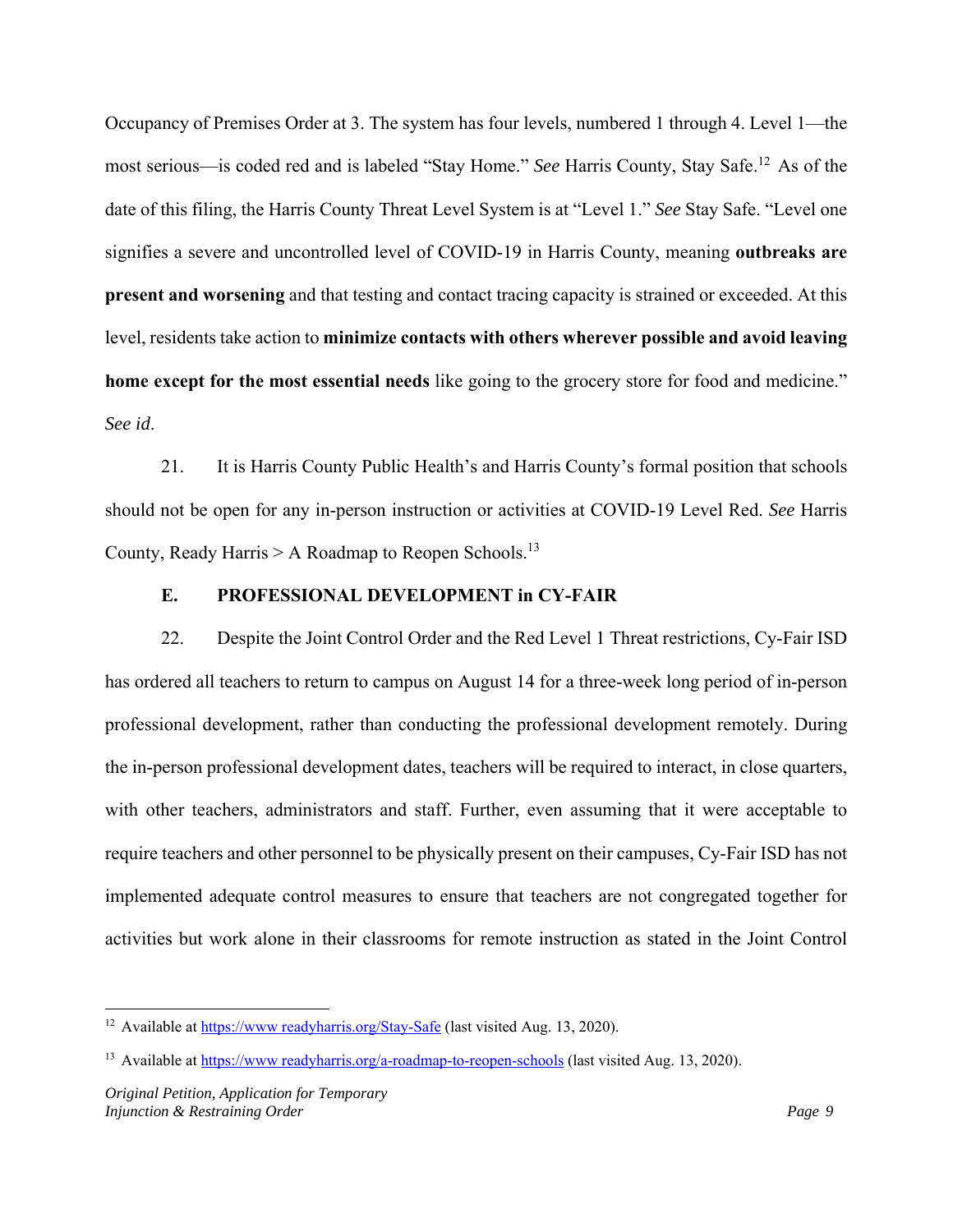Order. Cy-Fair ISD has not justified why teachers and other staff must be physically present on campus for professional development.

23. The schedules at various schools reflect the faculty's activities:

24. Rowe Middle School: Face-to-face activities the entire afternoon of Friday, August 14, in a mix of large-group and rotations, culminating with a "scavenger hunt." Subsequent weeks will include daily "rotations" and a "full staff meeting." *See* Rowe Middle School Campus Staff Development Overview – August 2020, attached hereto as Exhibit B.

25. Aragon Middle School: During "Week 1" (August 17-21), paraprofessionals have to report to the school's front office, while it is not clear whether teachers' professional development on "district content" will be in-person or virtual. During weeks 2 and 3, staff will be required to engage in daily face-to-face sessions, including "rotations." See Aragon Professional Development 2020, attached hereto as Exhibit C.

26. Campbell Middle School: While some professional development at Campbell will occur virtually, other group activities ("[w]ork collaboratively with teams . . .") appear to be scheduled to occur in person. See Campbell Middle School Staff Development – Building Gator Greatness! – August 2020, attached hereto as Exhibit D.

27. Anthony Middle School: Staff will be provided meals (in the cafeteria) on certain days, and teachers will be required to attend a group lunch meeting on September 2. See 2020 Anthony Middle School's FAQ's, attached hereto as Exhibit E.

*Original Petition, Application for Temporary Injunction & Restraining Order*  $\frac{1}{2}$  *Page 10*  $\frac{1}{2}$  *Page 10*  $\frac{1}{2}$  *Page 10*  $\frac{1}{2}$  *Page 10*  $\frac{1}{2}$  *Page 10* 28. Bane Elementary: ("our home away from home starting this Friday, August 14th") While the agenda states that there are in person and Zoom options, some in-person sessions appear to be required. Additionally, if teachers experience technical difficulties and are unable to join the Zoom meeting, they are required to join the in-person sessions. See Bane Elementary, Welcome to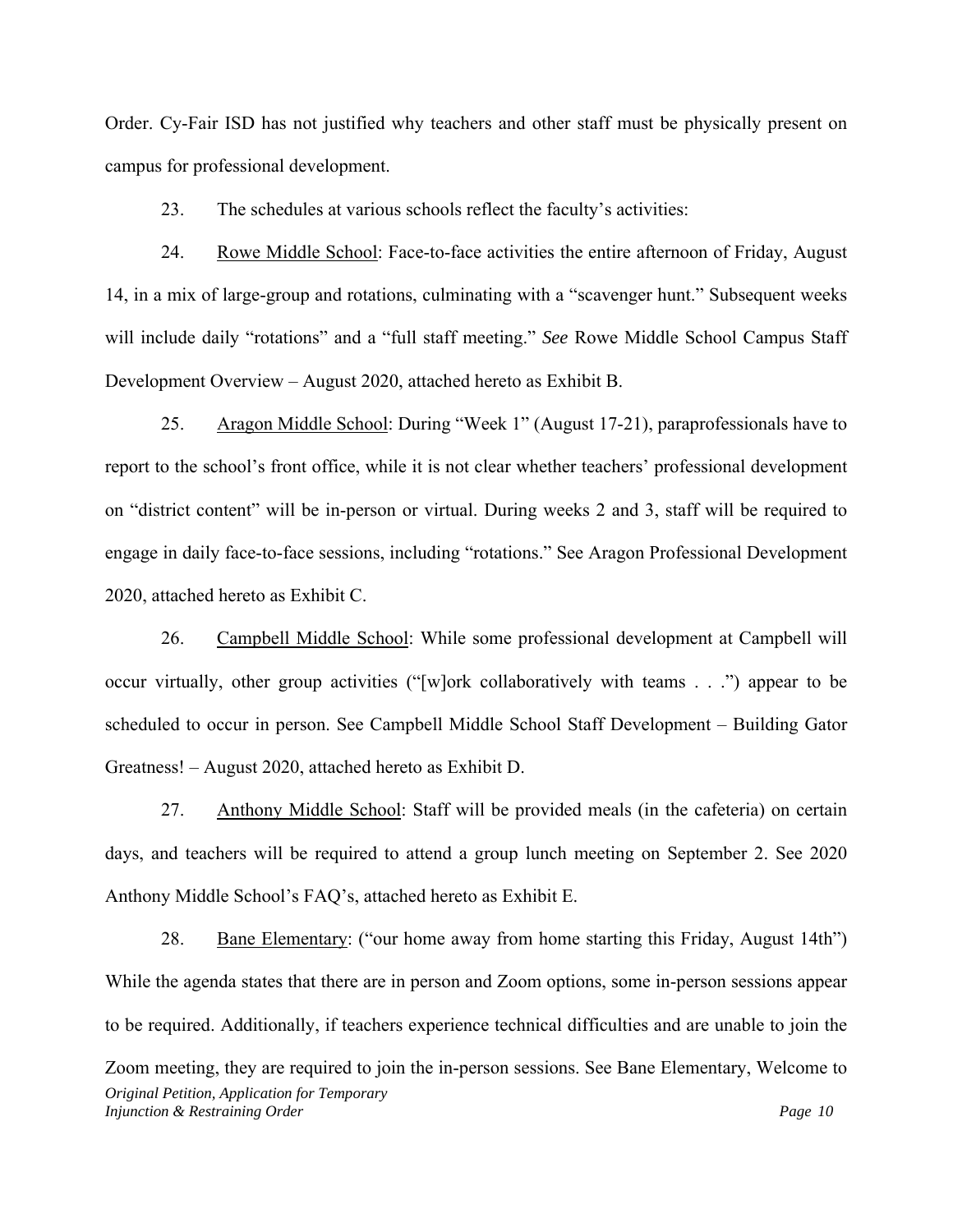Bane, attached hereto as Exhibit F.

29. Langham Creek High School: professional development will be conducted in-person, face-to-face, in spaces like the auditorium, the library, the "Commons" and the "Teaching Theater. See 2020-2021 Langham Creek HS August Staff Development Week, attached hereto as Exhibit G.

30. On August 10, Cy-Fair AFT and many employees made a presentation in the open forum portion of the meeting of Cy-Fair ISD's board of trustees, requesting that the board take action to halt the in-person professional development. No change was made. Cy-Fair AFT's president and the president of the statewide Texas American Federation of Teachers wrote a joint letter to Cy-Fair ISD officials raising alarms. Despite Cy-Fair AFT's requests, the superintendent has not altered his plan to go forward with in-person professional development.

31. The in-person training will expose Cy-Fair AFT members to significant risk of COVID-19 infection and resulting illness or even death. This risk is unnecessary and avoidable.

#### **VII. CLAIMS**

32. Pursuant to Rule 58 of the Texas Rules of Civil Procedure, plaintiff reallege and incorporate all allegations set forth herein.

33. Cy-Fair ISD is violating the Joint Control Order and Red Level 1 Threat restrictions by requiring teachers to participate in in-person, on-campus professional development in close proximity with other teachers, administrators and staff.

# **VIII. APPLICATION FOR TEMPORARY RESTRAINING ORDER, TEMPORARY INJUNCTION AND PERMANENT INJUNCTION**

34. Pursuant to Rule 58 of the Texas Rules of Civil Procedure, plaintiff reallege and incorporate all allegations set forth herein.

35. Plaintiff's application for a temporary restraining order is authorized by Texas Civil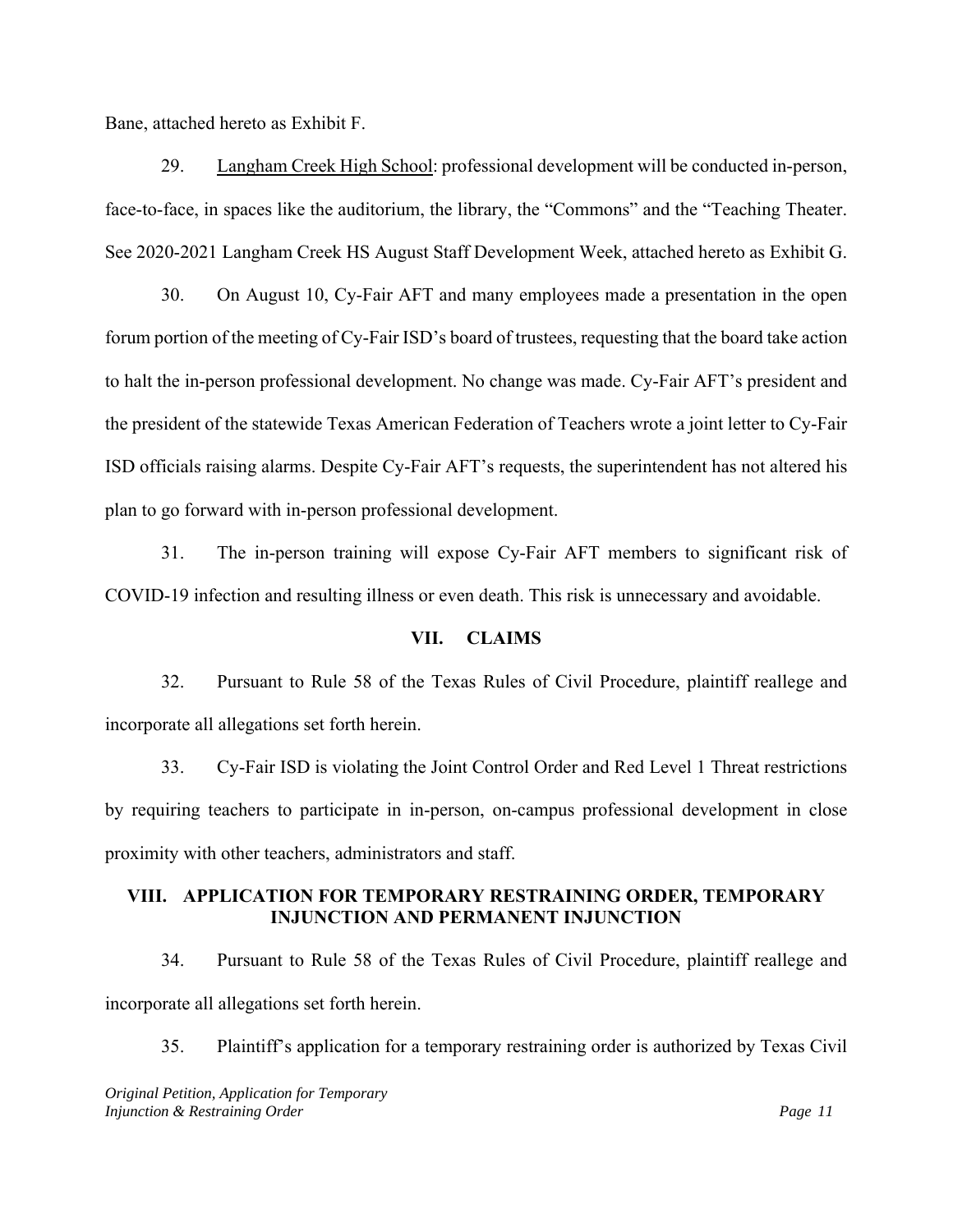Practice & Remedies Code Section 65.011 (1), (2) and (3). Plaintiff is entitled to the relief demanded in this petition, and part of the relief requires the immediate restraint of the acts of the defendant as they relate to plaintiff Cy-Fair AFT's members. Defendant is about to perform or allow performance of an act relating to the subject of this litigation, in violation of the rights of Cy-Fair AFT members, and defendant's actions would tend to render the judgment in this action ineffectual.

29. If equitable relief is not granted, Cy-Fair AFT members will not be able to recover relief that adequately or fairly compensates them for the high risk of contagion, illness and even death that will occur if they are compelled to attend in-person professional development. Further, as a direct result of defendant's actions, Cy-Fair AFT members will suffer irreparable and immediate harm because they will not be able to vindicate their rights after the fact. No legal remedy could compensate Cy-Fair AFT members for their loss and threatened loss as a result of defendant's illegal conduct.

36. It is probable that plaintiff will prevail over defendant after a trial on the merits:

37. Under the Joint Control Order, **"[a]ll school sponsored events and activities**, including but not limited to clubs, sports, extra-curricular activities, fairs, exhibitions, academic and/or athletic competitions, **must not take place in-person, on or off campus, until school systems resume on-campus instruction**." Joint Control Order at 2 (emphasis added). Further, "[v]irtual instruction is allowed consistent with individual district or school academic plans. **Instructors may use classrooms for video streaming if they are alone in the classroom** and building occupancy does not exceed 10%." *Id*. (emphasis added).

*Original Petition, Application for Temporary Injunction & Restraining Order* 2 *Page 12* 38. In-person professional development is a "school-sponsored event and activity." Additionally, professional development is training and instruction for teachers. While some of this training and instruction on some campuses may take place while teachers are alone in their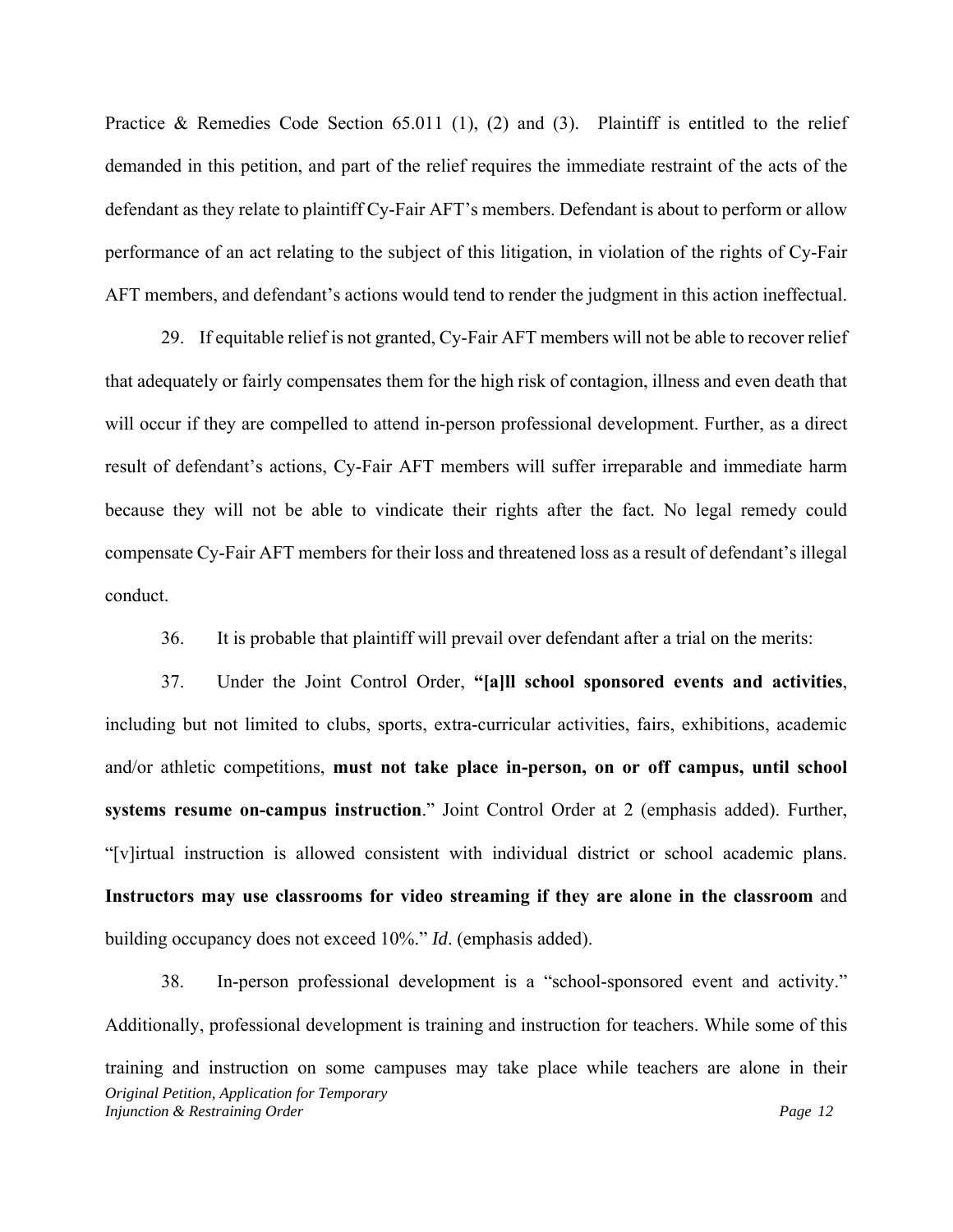classrooms, the schedules attached to this petition are replete with group activities taking place in common areas. *See* Exs. B-G.

39. Pursuant to the Joint Control Order, Cy-Fair's in-person professional development must not occur prior to September 7, which the current Joint Control Order states is the earliest that in-person, on-campus instruction may resume. Moreover, under the Red Level 1 Threat restrictions, schools should not be open for any in-person instruction or activities, including professional development.

40. The Joint Control Order and the Harris County COVID-19 Threat Level System are lawful "control measures" by the health authority of Harris County under Chapter 81 of the Texas Health & Safety Code. The control measures have not been superseded or modified by the Texas Department of State Health Services.<sup>14</sup>

*Original Petition, Application for Temporary Injunction & Restraining Order* Page 13 https://www.texasattorneygeneral.gov/sites/default/files/images/admin/2020/Press/Disaster%20Counsel%20Letter%20 to%20Stephenville%20re%20Local%20Health%20Orders 07282020.pdf (last visited Aug. 13, 2020). Attorney General Paxton's opinion is inapposite to the issues in this case. Plaintiff does not seek to "close" Cy-Fair ISD. Instead, it seeks to have the Court declare that the in-person professional development as described herein violates the Joint Control Order and, as a remedy, asks the Court to order that such professional development take place remotely. Further, the Attorney General's opinion is advisory only and is not controlling on the courts. *Vick v. Pioneer Oil Co., Western Division*, 569 S.W.2d 631 (Tex. Civ. App. - Amarillo 1978, no writ). While an Attorney General's opinion may be treated as persuasive, no such deference is due here. The Attorney General errs in treating the specific provisions of TEX. HEALTH & SAFETY CODE §§ 81.083–.086 as an exhaustive list of the ways a health authority can use the broad powers granted in TEX. HEALTH & SAFETY CODE § 81.082 to impose communicable disease control measures. The better reading of the statutory scheme is that TEX. HEALTH & SAFETY CODE §§ 81.083–.086 contain limitations for certain uses of the control-measure power, but do not attempt to address every possible use of that power. In TEX. HEALTH & SAFETY CODE § 81.084, which applies to "application of control measures to property," and which General Paxton says is the authority for the Joint Control Order, subsection (k) explicitly provides, "In a public health disaster, the department or a health authority may impose additional control measures the department or health authority considers necessary and most appropriate to arrest, control, and eradicate the threat to the public health." Attorney General Paxton does not even mention this provision. Further, Attorney General Paxton erroneously claims that the Joint Control Order is superseded because it conflicts with Governor Abbott's Executive Order GA-28. The portion of Order GA-28 that Attorney General Paxton points to says, "For the remainder of the 2019–2020 school year, public schools may resume operations for the summer as provided by, and under the minimum standard health protocols found in, guidance issued by the Texas Education Agency (TEA)." However, the Joint Control Order does not contain any provision concerning operations for the summer of the 2019–2020 school year; instead, the Joint Control Order is directed exclusively at the 2020–2021 school year. As such, there is no conflict between the Joint

<sup>&</sup>lt;sup>14</sup> On July 28, 2020, Attorney General Ken Paxton issued an advisory opinion stating that local health authorities may not "order the closures of schools." *See* Letter from Texas Attorney General Ken Paxton to Doug Svien, Mayor of City of Stephenville (July 28, 2020), *available at*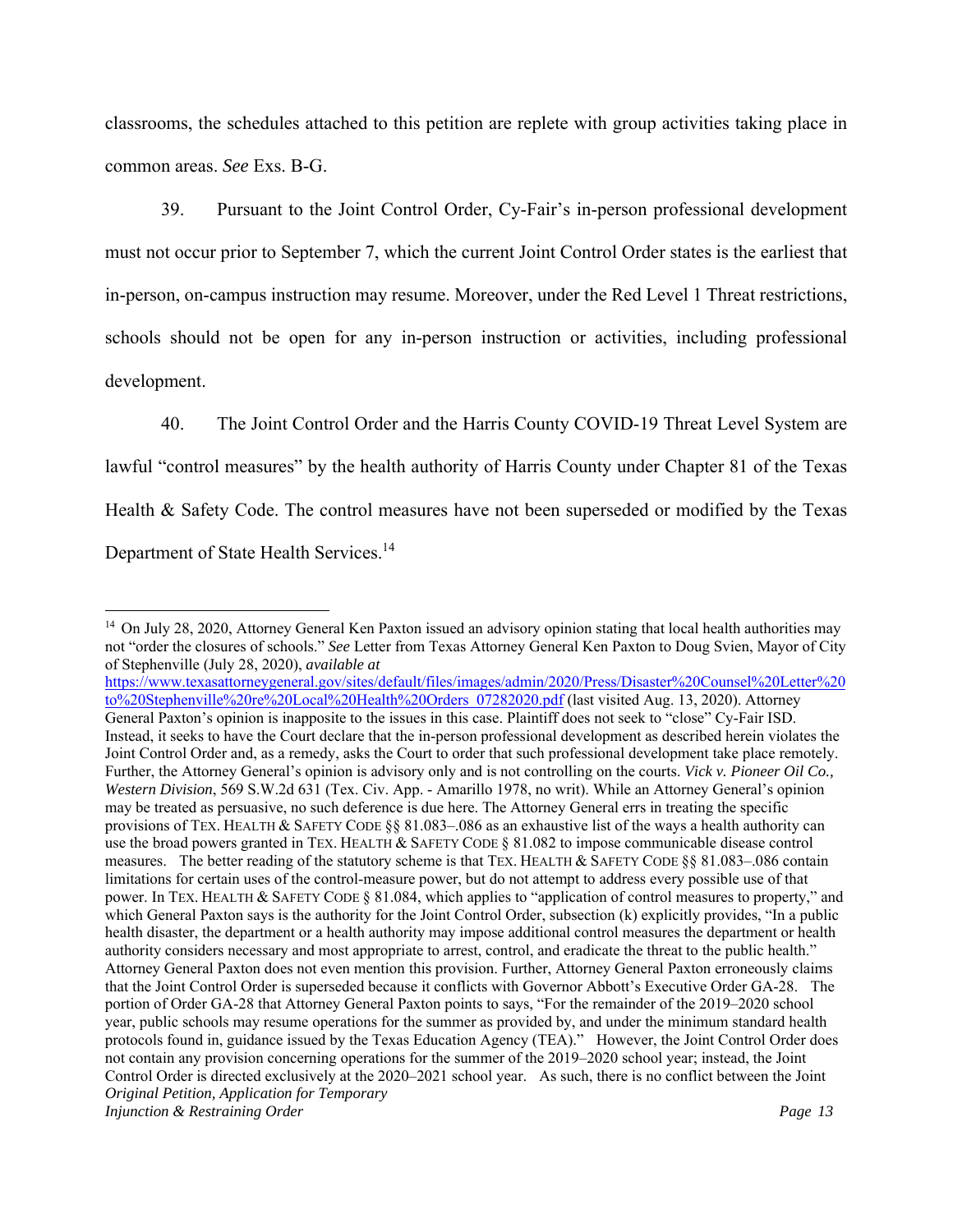41. Government officials, such as defendant, must act with lawful authority and must not violate the law, including obeying the lawfully adopted control measures imposed by the Harris County health authority. Government officials' actions without lawful authority or in violation of the law give rise to legally redressable *ultra vires* claims. Legislative permission is not required to sue the state or a political subdivision for declaratory and injunctive relief relating to an official's violation of state law. *City of El Paso v. Heinrich*, 284 S.W.3d 366, 370 (Tex. 2009), citing *Fed. Sign v. Tex. S. Univ*., 951 S.W.2d 401, 404 (Tex. 1997). "An action to determine or protect a party's rights against a state official who has acted without legal or statutory authority is not a suit against the State that sovereign immunity bars." *Id.* The Joint Order is provided for by law. "A health authority is a state officer when performing duties prescribed by state law." TEX. HEALTH  $&$  SAFETY CODE § 121.024(a). *See also Houston Belt & Terminal Ry. Co. v. City of Houston,* 487 S.W.3d 154 (Tex. 2016)(*ultra vires* case may be based on a violation of municipal ordinance); *Tex. Dep't of Transp. v. Sefzik*, 355 S.W.3d 618, 622-23 (Tex. 2011)(*ultra vires* claim may be based on administrative regulations).

42. If plaintiff's application is not granted, plaintiff's members will suffer a probable, if not certain, injury. Harm is imminent because the superintendent is requiring teachers to attend inperson professional development beginning on **August 14**. If the application is not granted, attendance will expose Cy-Fair AFT members to the risk of contagion and illness in violation of Joint Control Order and Red Level 1 Threat restrictions. If plaintiff's application is not granted, the

Control Order and GA-28. It is undisputed that a public health disaster declaration is still in effect. The health authorities have imposed the control measures at issue because they consider them necessary and most appropriate to arrest, control, and eradicate the threat to public health. There is clear statutory authority supporting their authority to act in this manner. If the Texas Department of State Health Services did not believe that the Joint Control Order was necessary, it has the authority to modify it.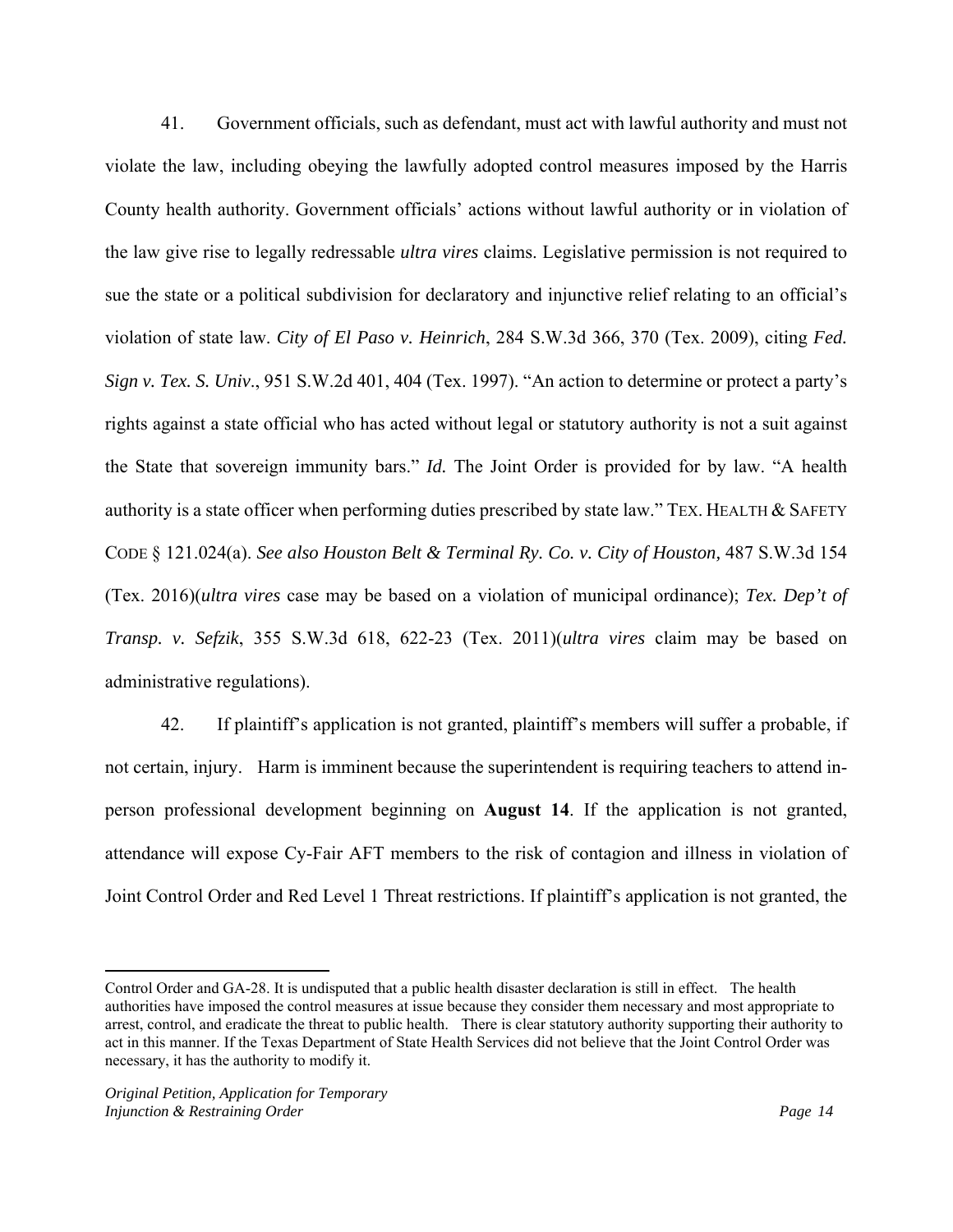harm that will occur is irreparable and plaintiff have no adequate remedy at law. Probable injury requires a showing that the harm is imminent, the injury would be irreparable, and the applicant has no other adequate legal remedy. *Henderson v. KRTS, Inc*., 822 S.W.2d 769, 773 (Tex. App. – Houston [1st Dist.] 1992, no writ). Plaintiff has satisfied these requirements.

43. Although the Court is not necessarily required to consider the balance of equities in deciding whether to grant an application for equitable relief, it is important to note that the defendant would not suffer any harm by allowing teachers and other staff to receive professional development training remotely from the safety of their homes. Cy-Fair AFT members, on the other hand, will suffer from exposure to a deadly contagion, which they will then potentially transmit to others, feeding the growing pandemic. The equities heavily favor the plaintiff and public health.

44. Plaintiff is willing to post bond. However, plaintiff notes that under TEX.R. CIV. P. 684, because defendant is a governmental official and has no pecuniary interest in the suit and no monetary damages can be shown, the Court has discretion to fix the sum of the bond.

45. Plaintiff is making attempts to provide notice to the defendant by notifying his legal counsel so that a hearing may be held on this application. However, because Cy-Fair ISD's action is imminent, if no hearing can be held, the Court has authority pursuant to TEX.R. CIV. P. 680 to issue a temporary restraining order without a hearing.

46. Plaintiff's verified application for a temporary restraining order is supported by the following exhibits:

47. Exhibit A: Joint Control Order prohibiting in-person, on-campus instruction and school-sponsored activities.

48. Exhibits B-H: Sample Cy-Fair ISD professional development agendas

*Original Petition, Application for Temporary Injunction & Restraining Order*  $\frac{1}{2}$  *Page 15*  $\frac{1}{2}$  *Page 15*  $\frac{1}{2}$  *Page 15*  $\frac{1}{2}$  *Page 15*  $\frac{1}{2}$  *Page 15*  $\frac{1}{2}$  *Page 15*  $\frac{1}{2}$  *Page 15*  $\frac{1}{2}$  *Page 15*  $\frac{1}{2}$  *Page 15*  $\frac{1}{2}$ 49. Therefore, Cy-Fair AFT requests a Temporary Restraining Order and Temporary and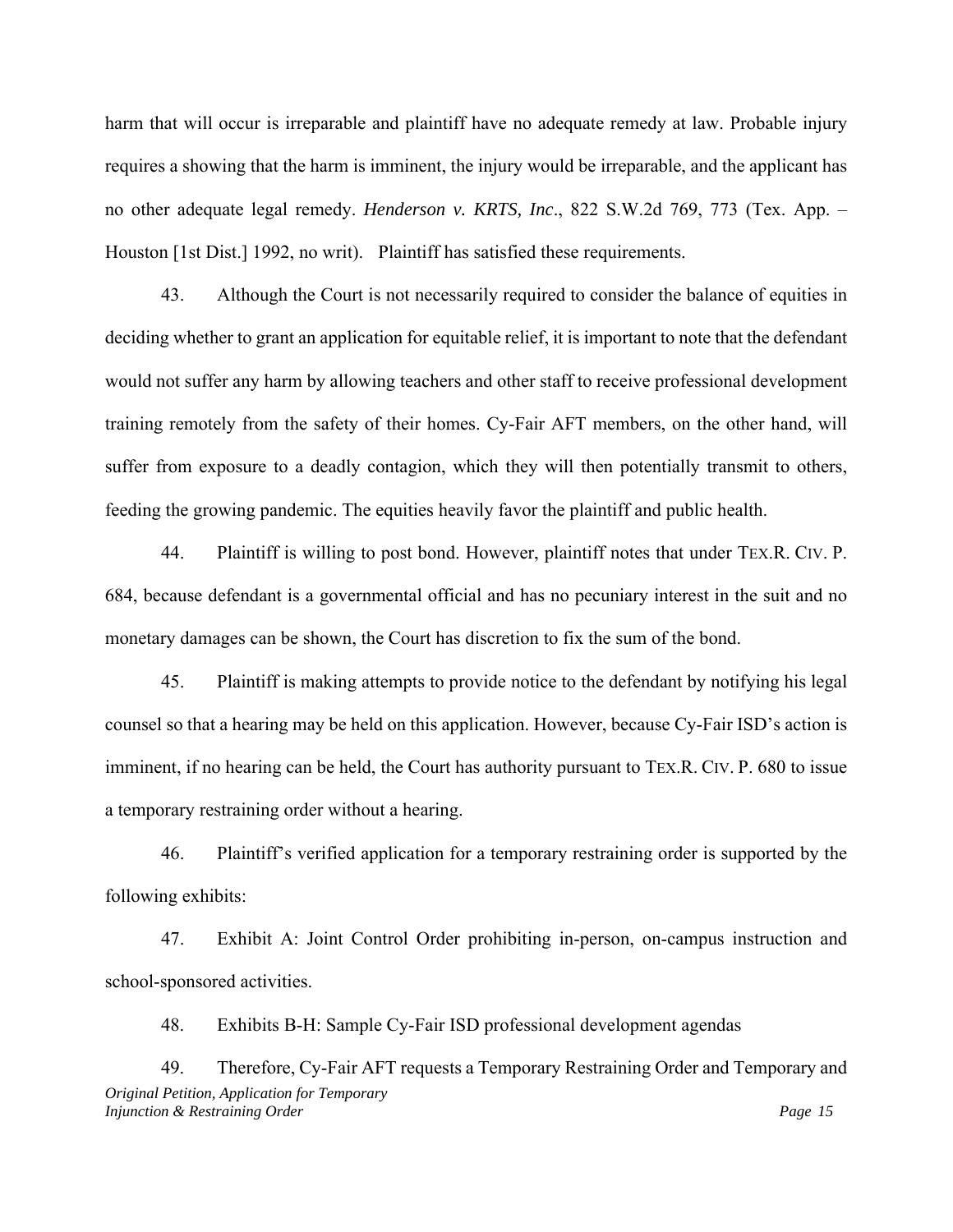Permanent Injunctions that in accordance with the Joint Control Order and Red Level 1 Threat restrictions, defendant is restrained from the illegal in-person, on-campus professional development for members of Cy-Fair AFT but should instead conduct such activities remotely through September 7, 2020.

# **IX. REQUEST FOR TEMPORARY INJUNCTION**

50. Plaintiff asks the Court to set its application for temporary restraining order/temporary injunction for a hearing, and after the hearing, issue a temporary injunction against defendant.

51. Plaintiff has joined all indispensable parties under TEX.R.CIV. P. 39.

## **X. SUIT FOR DECLARATORY RELIEF**

52. Plaintiff requests that this Court declare and determine the rights and obligations afforded by the Joint Control Order and Red Level 1 Threat restrictions, as well as whether the defendant's actions described herein, violate those rights.

## **XI. NO SOVEREIGN IMMUNITY FOR CLAIMS**

53. Plaintiff is entitled to all these forms of relief. Defendant is not protected from any of plaintiff's causes of action, or forms of relief, by governmental immunity (or in the alternative, such immunity has been waived). Specifically, a government official in his official capacity is liable for declaratory and injunctive relief if there has been a violation of law, as such actions are illegal and *ultra vires*. Similarly, defendant is not protected by any form of immunity, and is liable to plaintiff for an award of attorney's fees and costs (as determined to be equitable and just), pursuant to, *inter alia*, TEX. CIV. PRAC. & REM. CODE §37.009.

## **XII. CONDITIONS PRECEDENT**

*Original Petition, Application for Temporary Injunction & Restraining Order*  $\frac{1}{2}$  *Page 16*  $\frac{1}{2}$  *Page 16*  $\frac{1}{2}$  *Page 16*  $\frac{1}{2}$  *Page 16*  $\frac{1}{2}$  *Page 16*  $\frac{1}{2}$  *Page 16*  $\frac{1}{2}$  *Page 16*  $\frac{1}{2}$  *Page 16*  $\frac{1}{2}$  *Page 16*  $\frac{1}{2}$ 54. All conditions precedent have been performed or have occurred.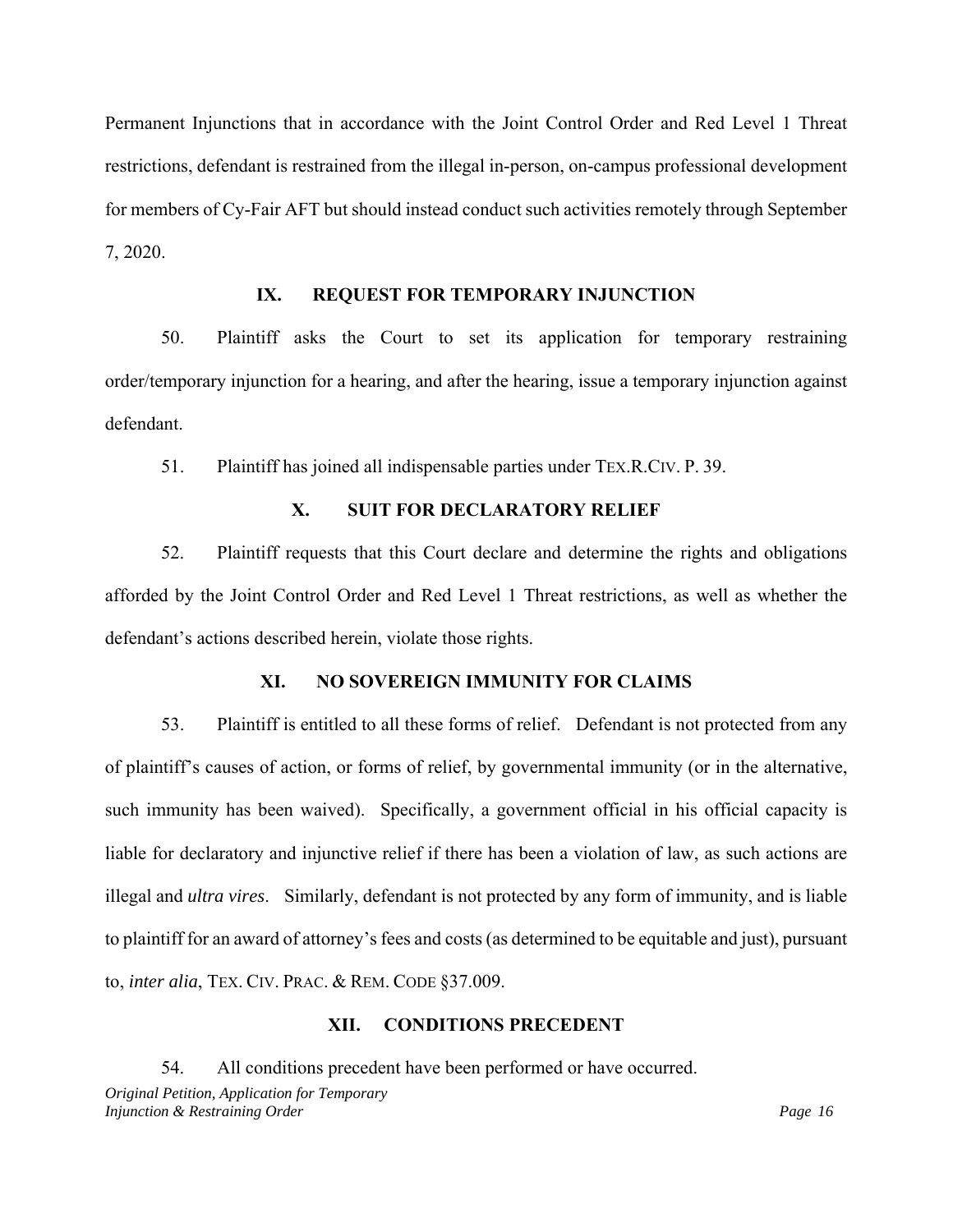## **XIII. RELIEF REQUESTED**

## **WHEREFORE, PREMISES CONSIDERED,** plaintiff respectfully requests that:

- 1. The defendant be cited to appear and answer.
- 2. The Court declare and determine that the Joint Control Order and Red Level 1 Threat restrictions prohibit Cy-Fair ISD from requiring in-person, on-campus professional development prior to September 7.
- 3. The Court issue a temporary restraining order and temporary injunction barring the defendant from requiring in-person, on-campus professional development prior to September 7.
- 4. The Court issue an order requiring Cy-Fair professional development to be held remotely.
- 5. That upon final hearing, the Court issue the declaratory relief requested and permanently enjoin defendant from requiring in-person, on-campus professional development prior to September 7 or otherwise require Cy-Fair AFT members to participate in in-person teaching or other on-campus school-sponsored events or activities in violation of orders and directives by the local health authorities.
- 6. That plaintiff be awarded reasonable attorneys fees and expenses, as provided for under Tex. Civ. Prac. & Rem. Code Section 37.009.
- 7. That plaintiff be awarded all other relief to which the Court may find them entitled.

Respectfully submitted,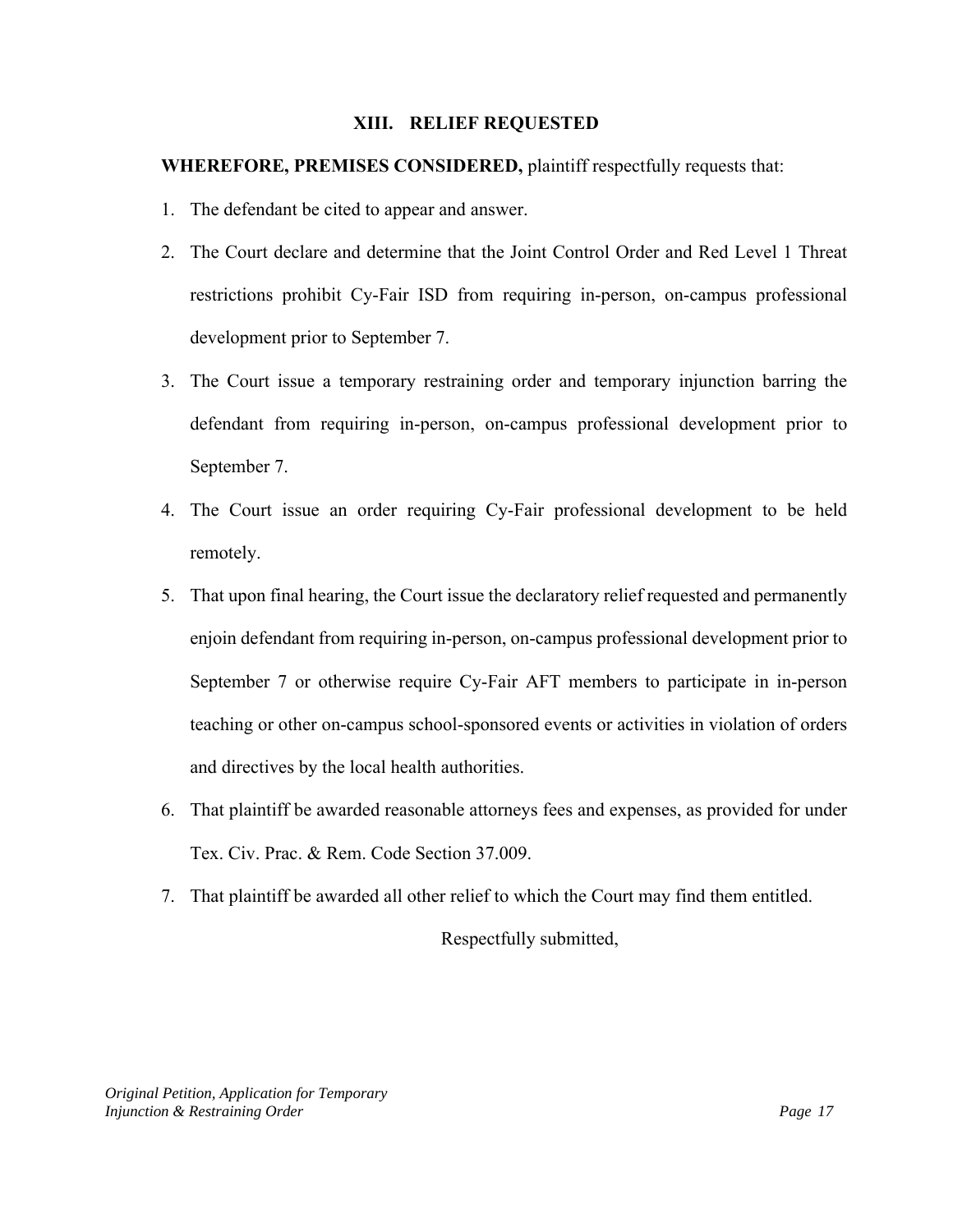*Isl* Martha Owen

Martha Owen mowen@ddollaw.com State Bar No. 15369800 Manuel Quinto-Pozos mqp@ddollaw.com State Bar No. 24070459 DEATS, DURST & OWEN, P.L.L.C. 707 W. 34th St., Suite 3 Austin, Texas 78705 (512) 474-6200 Fax No:: (512) 474-7896

#### **ATTORNEYS FOR PLAINTIFF**

#### **VERIFICATION**

Before me, a notary public, on this 14th day of August, 2020, personally appeared Nikki Cowart, President of Cy-Fair AFT, known to me to be the person whose name is subscribed to the foregoing Original Petition, Application for Temporary Restraining Order, Request for Temporary Injunction and being by me first duly sworn, declared that she has read the factual statements therein contained, that she has personal knowledge of the facts alleged herein, and that they are true and correct.

Signature

Nikki Cowart Printed Name

SUBSCRIBED AND SWORN TO BEFORE ME on this  $\frac{1}{1}$  day of August, 2020, to certify which witness my hand and official seal of office.

amore

Notary Public, State of Texas

*Original Petition, Application for Temporary Injunction & Restraining Order* 



*Page 19*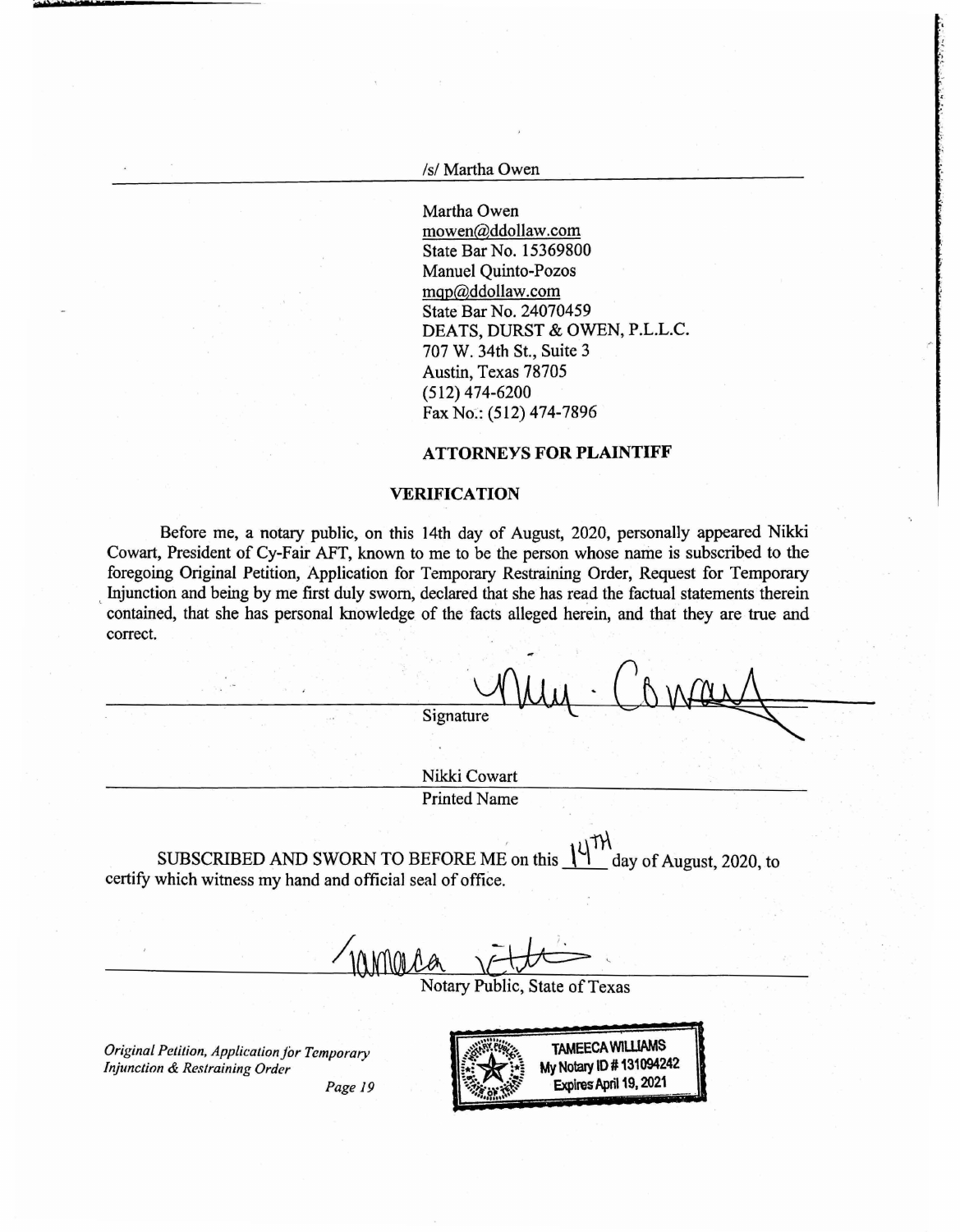William S Tomeeca

 $\frac{1}{\sqrt{2}}$ 

Original Petition, Application for Temporary<br>Injunction & Restraining Order

Page  $20$